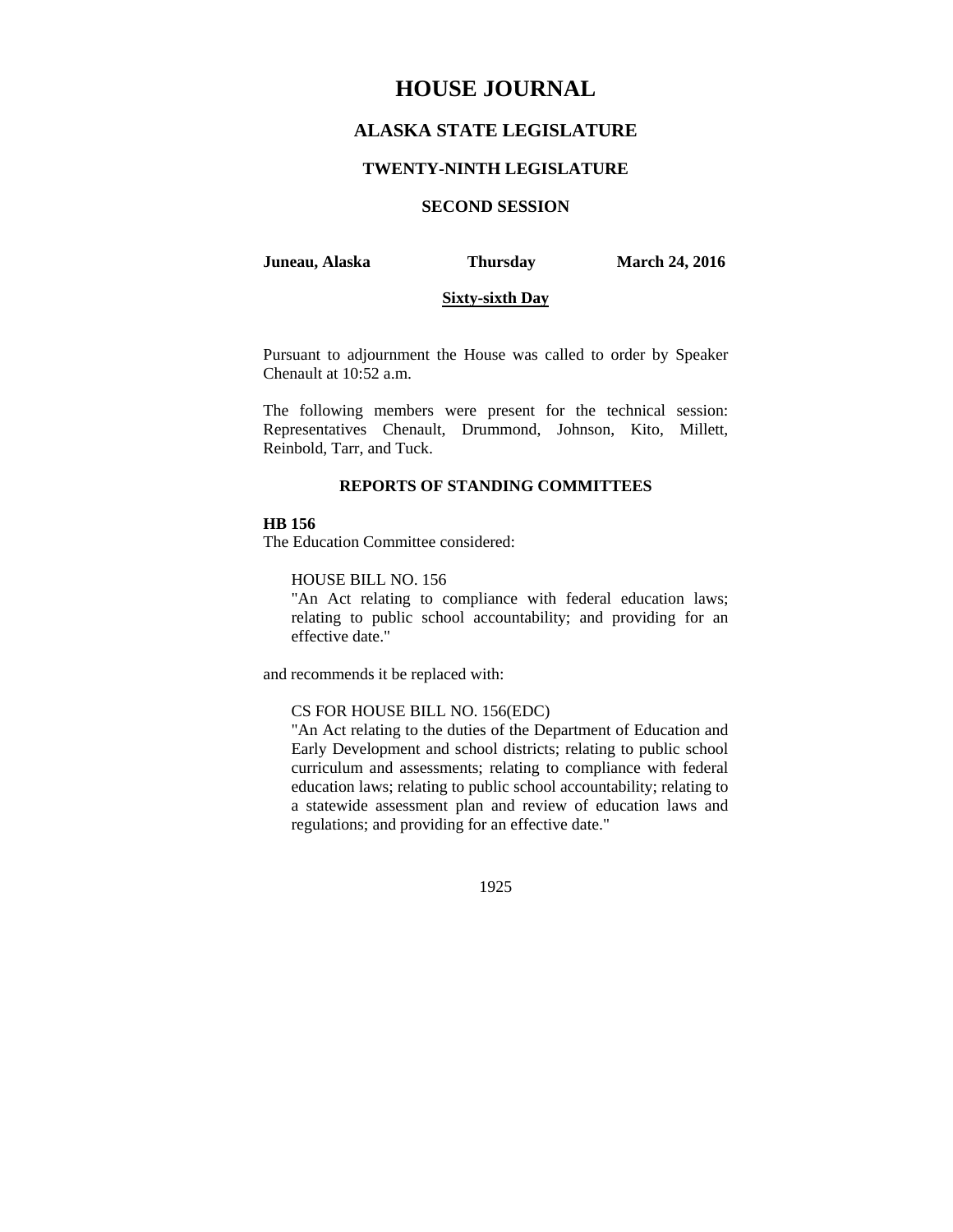The report was signed by Representative Vazquez, Vice Chair, with the following individual recommendations:

Do pass (5): Keller, Talerico, Colver, Spohnholz, Vazquez

No recommendation (2): Drummond, Seaton

The following fiscal note(s) apply to CSHB 156(EDC):

1. Indeterminate, Dept. of Education & Early Development

HB 156 was referred to the Rules Committee for placement on the calendar.

## **HB 194**

The Labor & Commerce Committee considered:

#### HOUSE BILL NO. 194

"An Act repealing and reenacting the Alaska Securities Act, including provisions relating to exempt securities and transactions; relating to registration of securities, firms, and agents that offer or sell securities and investment advice; relating to administrative, civil, and criminal enforcement provisions, including restitution and civil penalties for violations; allowing certain civil penalties to be used for an investor training fund; establishing increased civil penalties for harming older Alaskans; retaining provisions concerning corporations organized under the Alaska Native Claims Settlement Act; amending Rules 4, 5, 54, 65, and 90, Alaska Rules of Civil Procedure; and providing for an effective date."

and recommends it be replaced with:

#### CS FOR HOUSE BILL NO. 194(L&C)

"An Act relating to securities, registration, exempt securities, exempt transactions, broker-dealers, agents, investment advice, investment advisers, investment adviser representatives, federal covered securities, federal covered investment advisers, viatical settlement interests, small intrastate security offerings, Canadian broker-dealers, and Canadian agents; relating to administrative,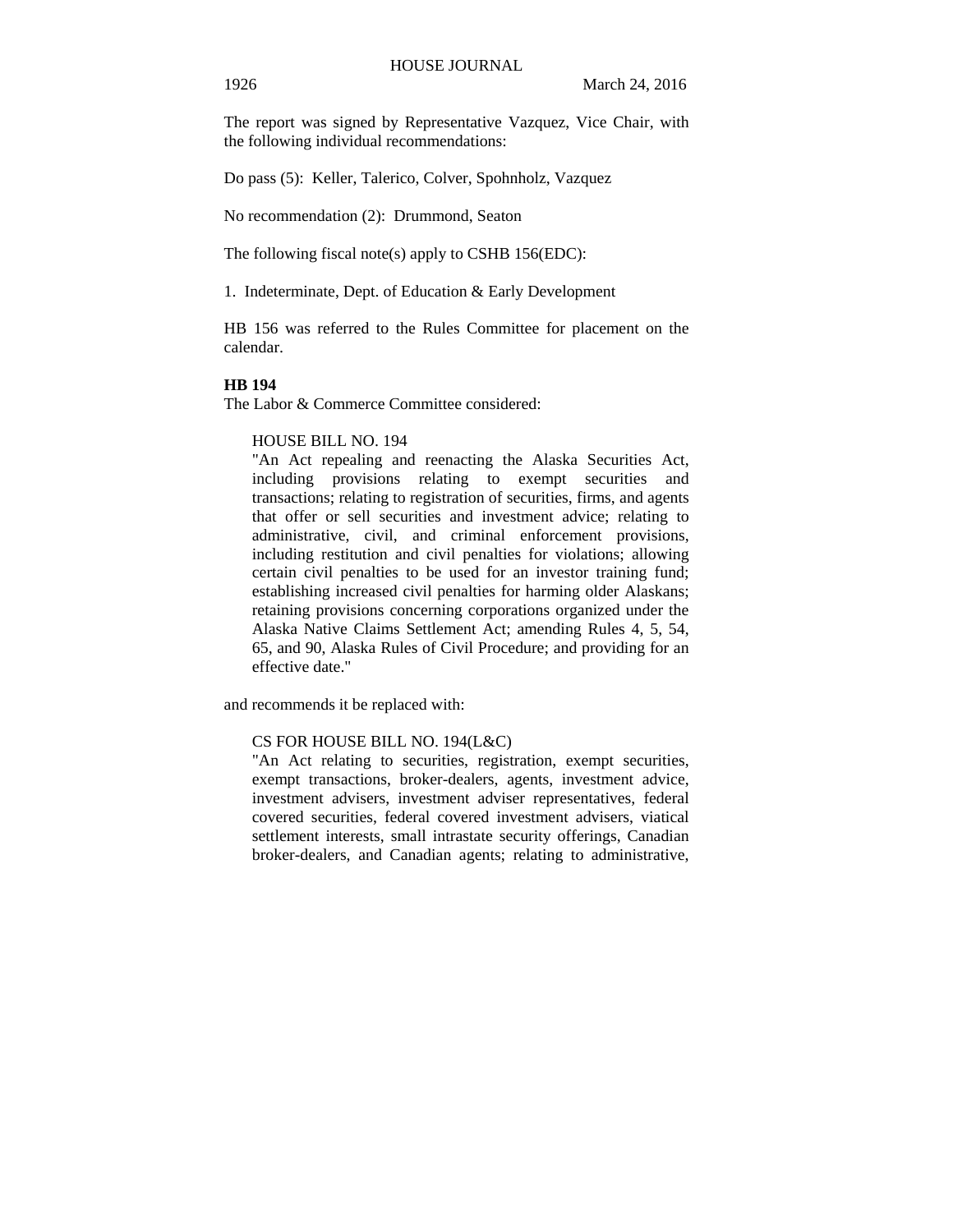March 24, 2016 1927

civil, and criminal enforcement provisions, including restitution and civil penalties for violations; relating to an investor training fund; establishing increased civil penalties for harming older persons; relating to corporations organized under the Alaska Native Claims Settlement Act; amending Rules 4, 5, 54, 65, and 90, Alaska Rules of Civil Procedure, and Rule 602, Alaska Rules of Appellate Procedure; and providing for an effective date."

The report was signed by Representative Olson, Chair, with the following individual recommendations:

Do pass (1): Olson

No recommendation (5): Tilton, Hughes, Kito, Josephson, LeDoux

Amend (1): Colver

The following fiscal note(s) apply to CSHB 194(L&C):

- 2. Zero, Dept. of Administration
- 3. Indeterminate, Dept. of Commerce, Community, & Economic Development

HB 194 was referred to the Judiciary Committee.

### **HB 254**

The Resources Committee considered:

HOUSE BILL NO. 254

"An Act extending the termination date of the Big Game Commercial Services Board; and providing for an effective date."

The report was signed by Representatives Talerico and Nageak, Cochairs, with the following individual recommendations:

Do pass (6): Herron, Olson, Tarr, Seaton, Talerico, Nageak

No recommendation (3): Johnson, Josephson, Chenault (alternate)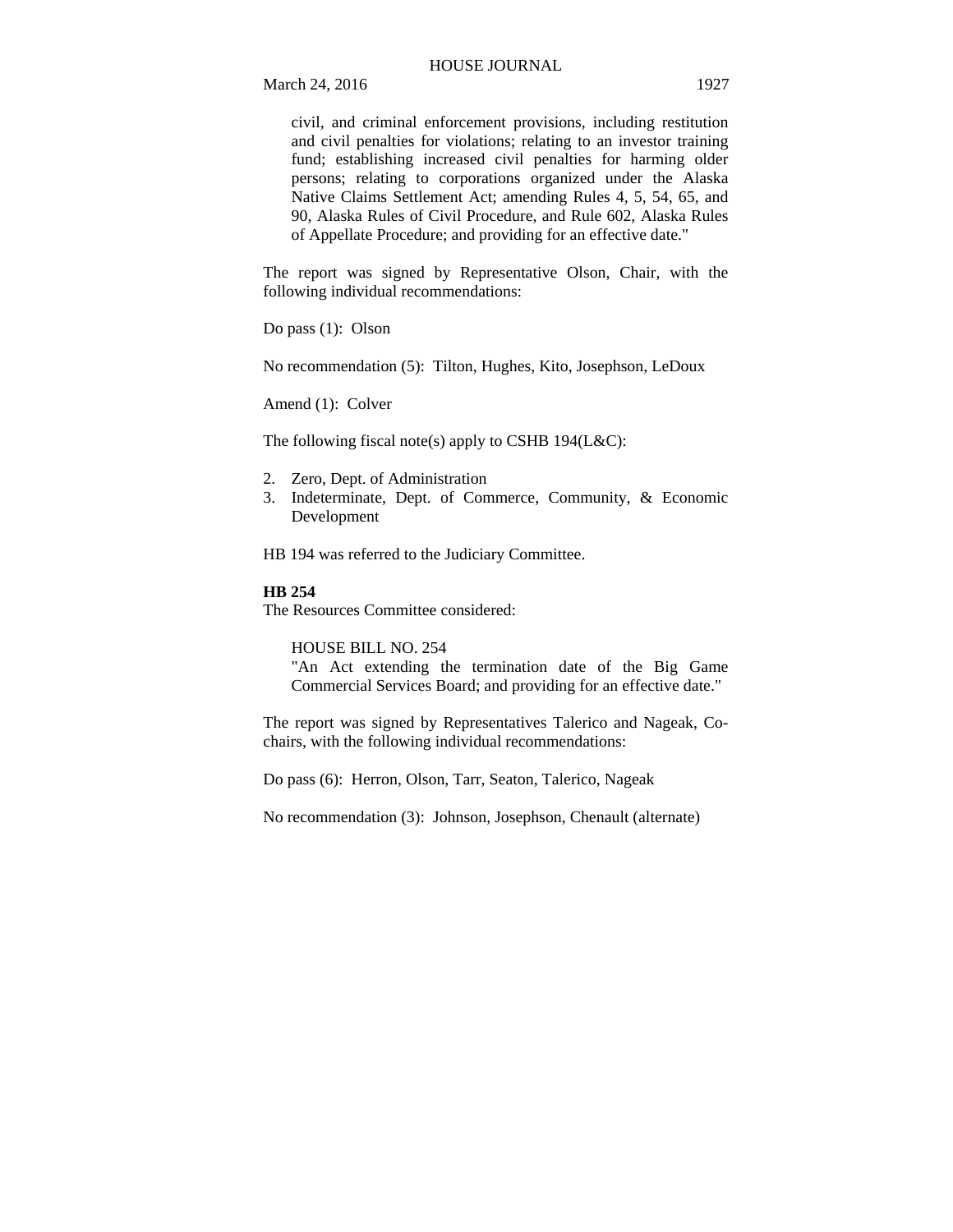The following fiscal note(s) apply:

1. Fiscal, Dept. of Commerce, Community, & Economic Development

HB 254 was referred to the Finance Committee.

### **HB 289**

The Labor & Commerce Committee considered:

HOUSE BILL NO. 289 "An Act relating to the membership of the Board of Barbers and Hairdressers."

The report was signed by Representative Olson, Chair, with the following individual recommendations:

Do pass (2): LeDoux, Hughes

No recommendation (5): Tilton, Kito, Josephson, Colver, Olson

The following fiscal note(s) apply:

1. Fiscal, Dept. of Commerce, Community, & Economic Development

HB 289 was referred to the Rules Committee for placement on the calendar.

#### **HB 337**

The Labor & Commerce Committee considered:

HOUSE BILL NO. 337 "An Act relating to taxes on marijuana."

and recommends it be replaced with:

CS FOR HOUSE BILL NO. 337(L&C) "An Act relating to taxes on marijuana; and providing for an effective date."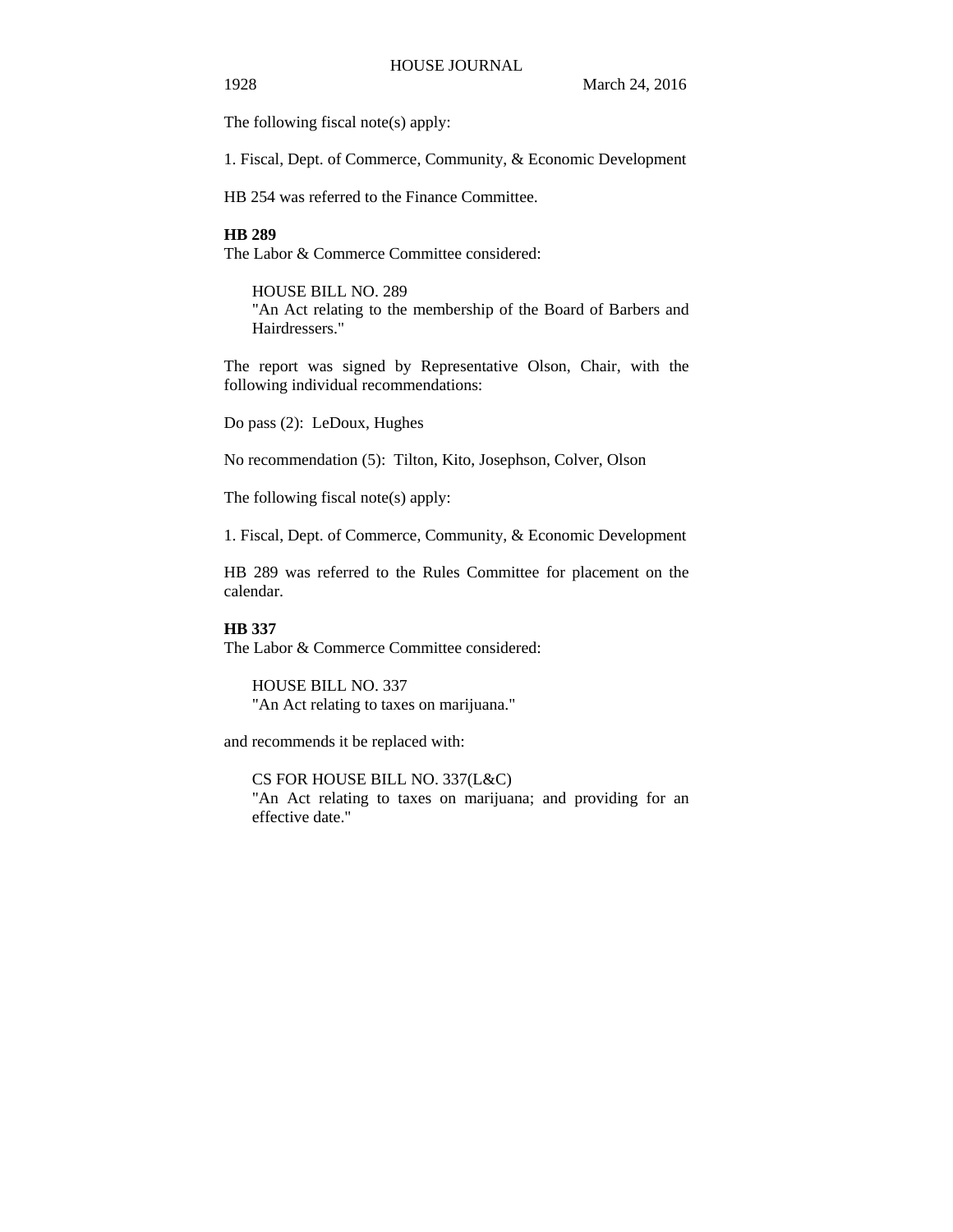March 24, 2016 1929

The report was signed by Representative Olson, Chair, with the

Do pass (2): LeDoux, Olson

following individual recommendations:

No recommendation (5): Hughes, Kito, Josephson, Colver, Tilton

The following fiscal note(s) apply to CSHB 337(L&C):

1. Zero, Dept. of Commerce, Community, & Economic Development

2. Indeterminate, Dept. of Revenue

HB 337 was referred to the Finance Committee.

#### **SB 89**

The Education Committee considered:

CS FOR SENATE BILL NO. 89(RLS) am(efd add)

"An Act relating to a parent's right to direct the education of a child; prohibiting a school district from contracting with an abortion services provider; prohibiting a school district from allowing an abortion services provider to furnish course materials or provide instruction concerning sexuality or sexually transmitted diseases; relating to physical examinations for teachers; and providing for an effective date."

and recommends it be replaced with:

HOUSE CS FOR CS FOR SENATE BILL NO. 89(EDC) (same title)

The report was signed by Representative Keller, Chair, with the following individual recommendations:

Do pass (4): Vazquez, Talerico, Colver, Keller

Do not pass (2): Drummond, Spohnholz

No recommendation (1): Seaton

The following fiscal note(s) apply to HCS CSSB 89(EDC):

2. Zero, Dept. of Education & Early Development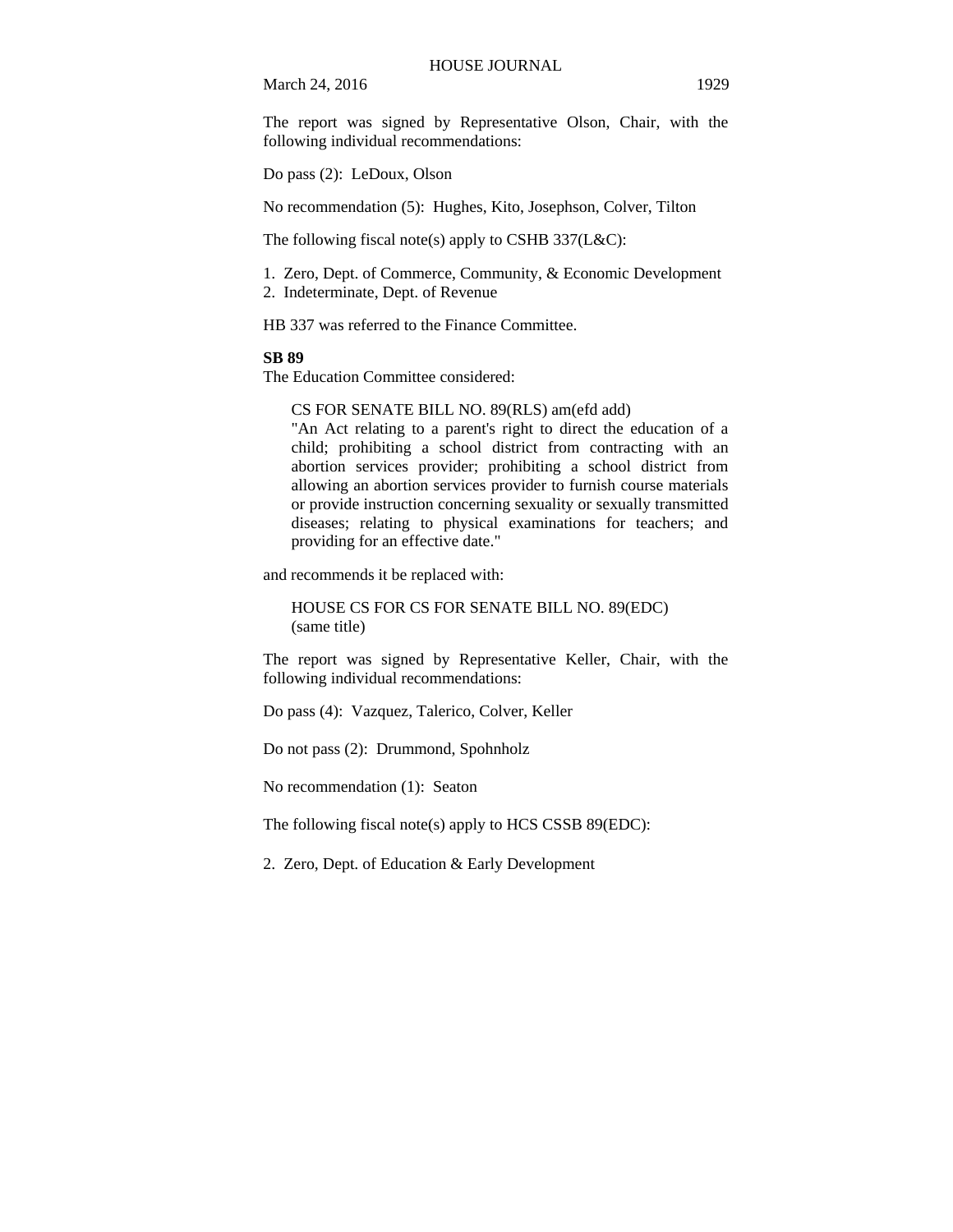CSSB 89(RLS) am(efd add) was referred to the Health & Social Services Committee.

## **UNFINISHED BUSINESS**

## **HB 143**

The House Finance Committee submitted the forthcoming fiscal note to accompany its report (page 1899):

1. Zero, Dept. of Commerce, Community, & Economic Development

The fiscal note applies to the following:

CS FOR HOUSE BILL NO. 143(FIN)

"An Act authorizing the Alaska Industrial Development and Export Authority to issue bonds to finance the infrastructure and construction costs of the Sweetheart Lake hydroelectric project."

HB 143 is in the Rules Committee.

#### **HB 77**

Representatives Guttenberg and Gattis added as cosponsors to:

### HOUSE BILL NO. 77

"An Act relating to training regarding disabilities for police officers, probation officers, parole officers, correctional officers, and village public safety officers; relating to guidelines for drivers when encountering or being stopped by a peace officer; relating to driver's license examinations; and relating to a voluntary disability designation on a state identification card and a driver's license."

### **HB 222**

Representatives Wilson, Pruitt, and Gattis added as cosponsors to:

## HOUSE BILL NO. 222

"An Act relating to increases of appropriation items."

## **HB 234**

Representatives Talerico, Edgmon, and Munoz added as cosponsors to: